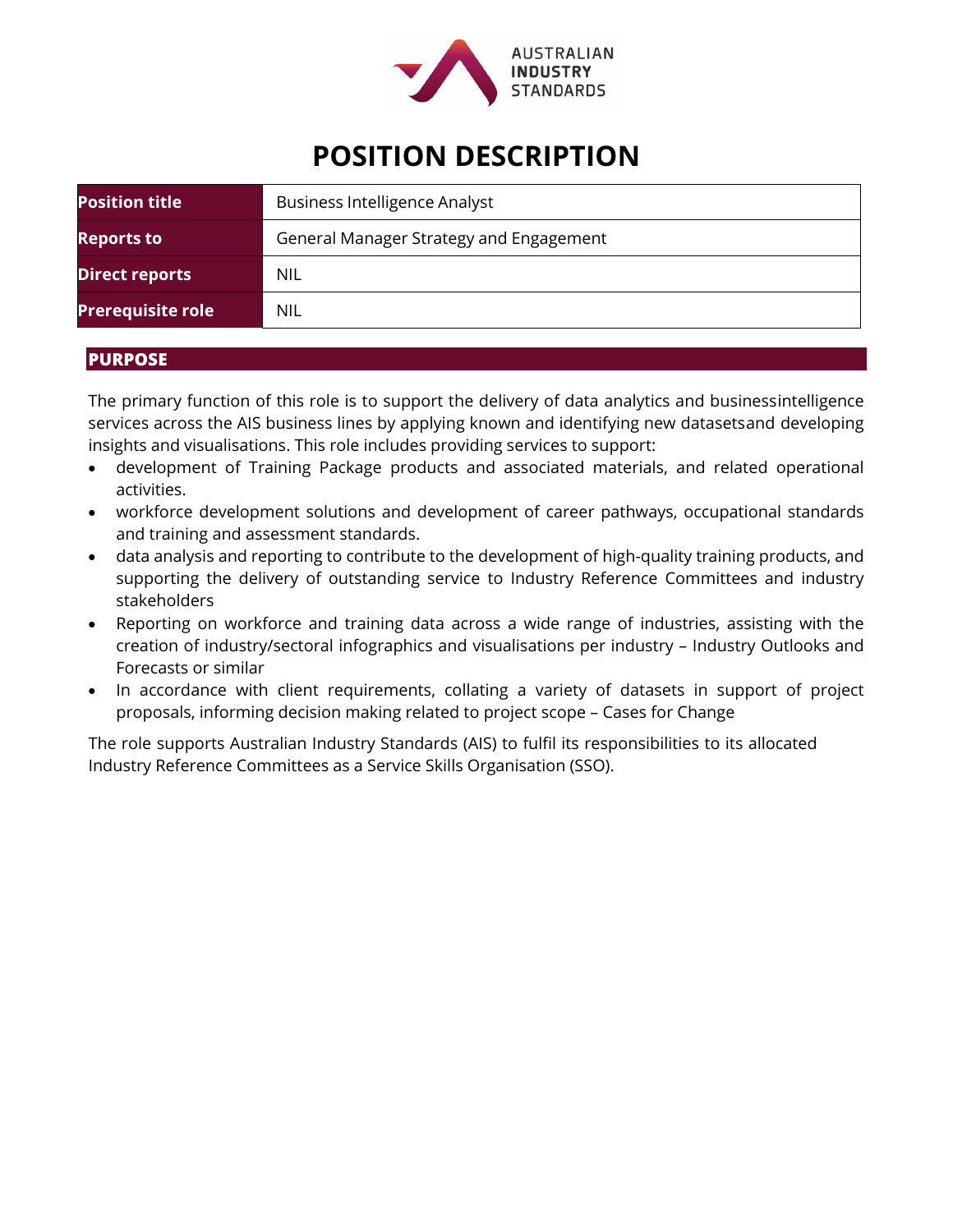# **KEY ACCOUNTIBILITIES**

#### **Primary Tasks**

Fulfilling the data support needs described above by:

- Provision of advanced analytics, data collection, maintenance, and data interpretation relating to key strategic research and innovation initiatives and schemes Including insights and visualisations
- Development of dashboards and reports for strategic planning, performance evaluation and key research benchmarking
- Analysis of sector wide research data to assist in reporting and planning
- Generation of research related reports supported by advanced data analytics
- Documenting, communicating and presenting analysis & findings in a manner that is easily understood by a broad, non-specialist audience, including executives
- Explore, analyse and interpret data to identify insights, patterns and trends and assist in promoting data-driven informed decision-making
- Developing practical solutions to research questions and working collaboratively with stakeholders to deliver research projects – Ad hoc research projects
- Developing issues briefing documents to support IRC operations or other AIS project initiatives as required

#### **Secondary Tasks**

- Work collaboratively with all AIS team members across all business areas
- Other related duties as directed by your Direct Line Manager or AIS Executives

# **QUALIFICATIONS, EXPERIENCE & SKILLS**

- Relevant tertiary qualification or equivalent experience (natural language processing/demographic experience desirable)
- Demonstrated experience working with large datasets, data analysis and presentation of key insights into a form easily digested and understood.
- Interactive data visualisation skills (Power BI, Plotly)
- Experience in the development and implementation of dashboards and reports using tools like Tableau
- Creative problem-solving skills
- Strong abilities in documenting, communicating and presenting analysis & findings in a manner that is easily understood by a broad, non-specialist audience, including executives.
- Demonstrated time management skills to set priorities, plan workload, work on multiple projects concurrently, meet deadlines and achieve objectives as required.